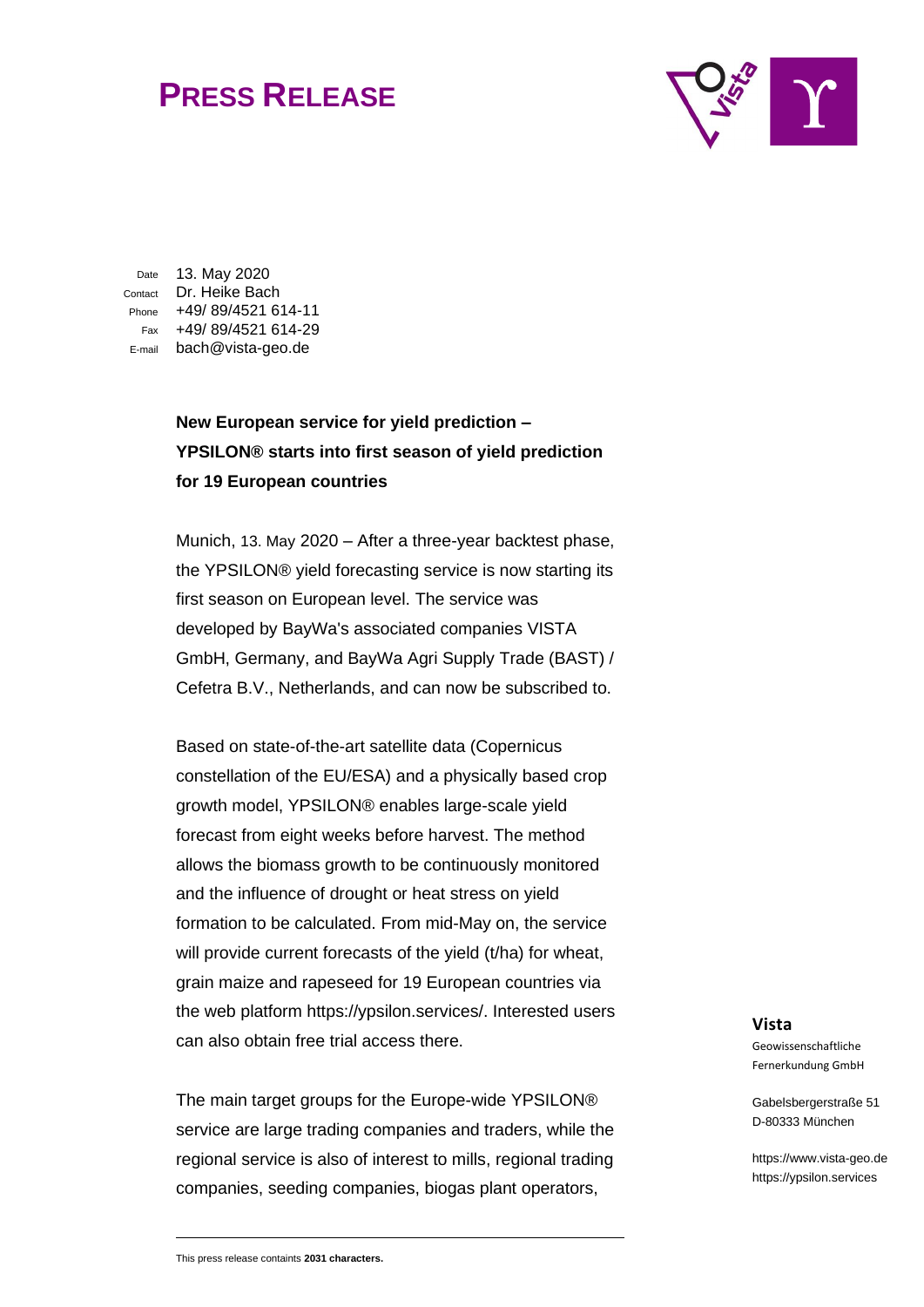## **PRESS RELEASE**



Date 13. May 2020 Page 2

> agricultural consultants and even large individual farms. YPSILON® can also be useful for public authorities. The accuracy of YPSILON® in Europe has been tested for rapeseed, grain maize and wheat for three years against standard market forecasts and official statistics. The results were compelling, as both yield declines and peak harvests were predicted early on. In the drought year 2018, for example, YPSILON® in Germany predicted the later yield with high accuracy in the third decade of May, six weeks ahead of the previously established methods.

> The year 2020 is already becoming apparent as another year of extremes - with a too dry start to the agricultural year in Central Europe and, in addition, the consequences of Covid-19 on the value chain and the market, which are difficult to assess. Having early information on the current status on the European fields is therefore becoming ever more important.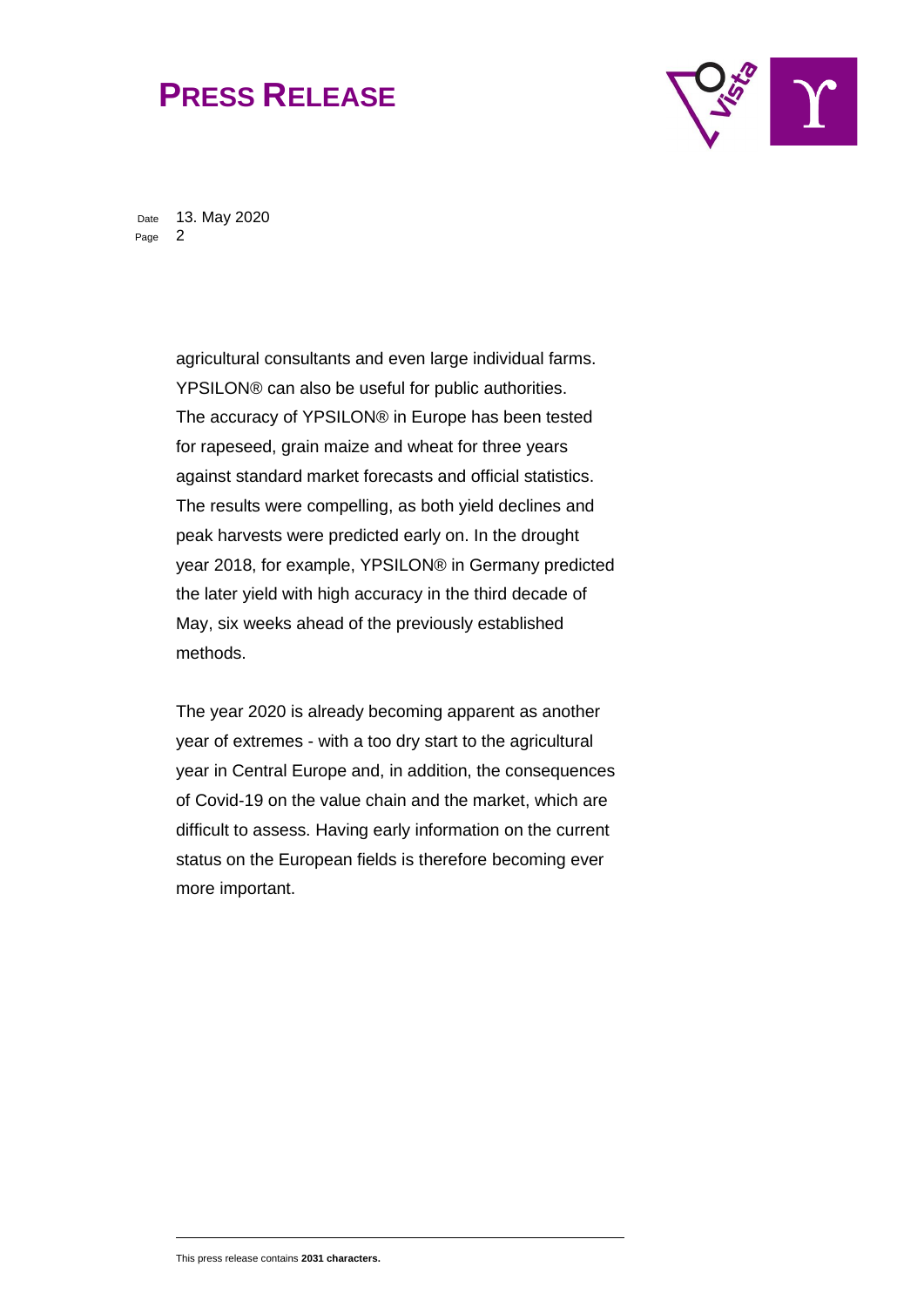



Date 13. May 2020<br>Page 3 Page

Photos (© VISTA, reprints free of charge)